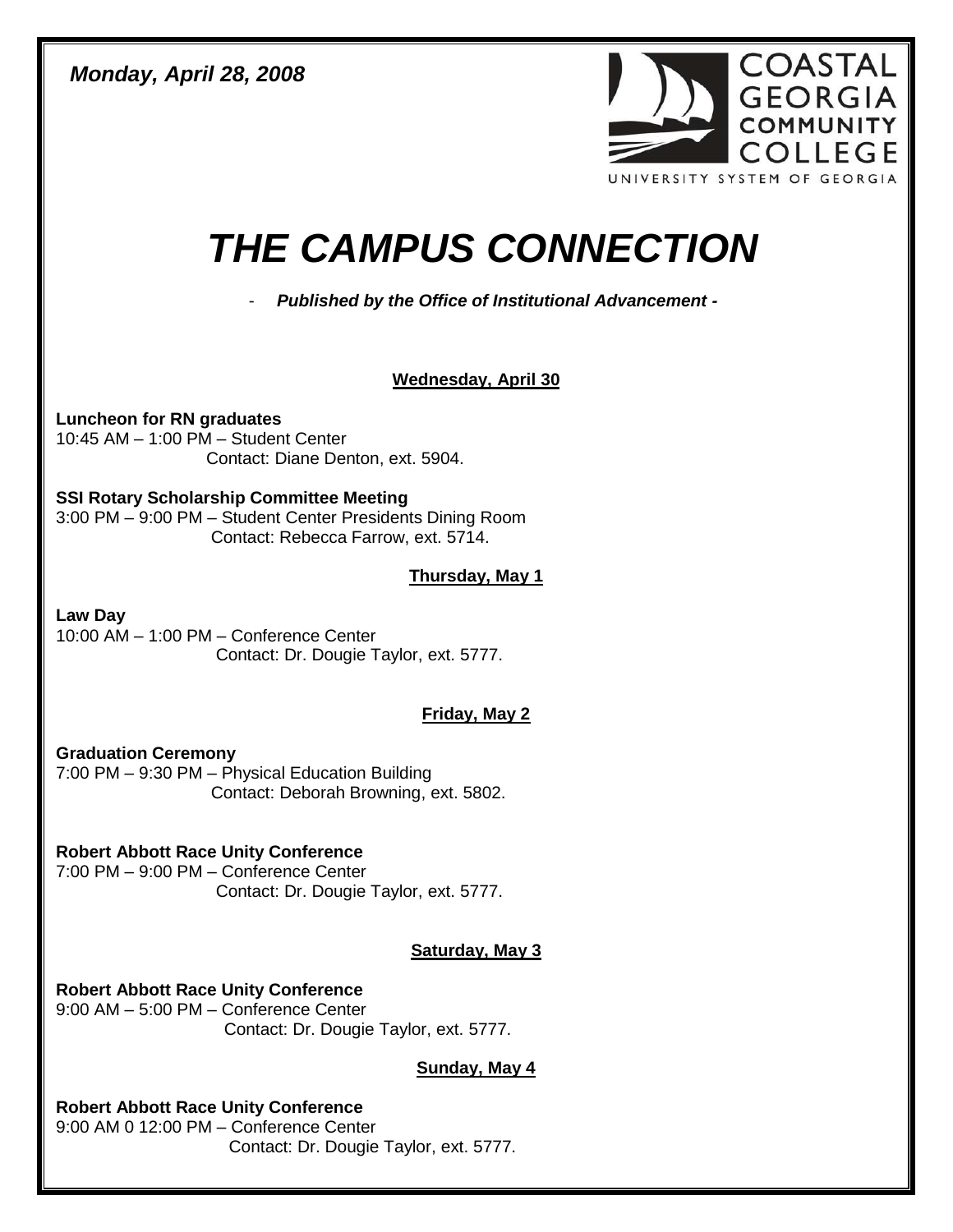# **Tuesday, May 5 Georgia Department of Revenue Course 3, Valuation of Personal Property** 8:00 AM – 5:00 PM – Conference Center Contact: Dr. Dougie Taylor, ext. 5777. **Wednesday, May 6 Georgia Department of Revenue, Course 3, Valuation of Personal Property** 8:00 AM – 5:00 PM – Conference Center Contact: Dr. Dougie Taylor, ext. 5777. **Minority Outreach Program Parent Meeting** 6:00 PM – 8:00 PM – Student Center Contact: Valeska Carter, ext. 5950. **Risley Early College**  6:00 PM – 9:00 PM – Student Center Contact: Eugene Williams, ext. 5810. **Thursday, May 7 Georgia Department of Revenue, Course 3, Valuation of Personal Property** 8:00 AM – 5:00 PM – Conference Center Contact: Dr. Dougie Taylor, ext. 5777. **Friday, May 8 Georgia Department of Revenue, Course 3, Valuation of Personal Property** 8:00 AM – 5:00 PM - Conference Center Contact: Dr. Dougie Taylor, ext. 5777. **Saturday, May 9 Georgia Department of Revenue, Course 3, Valuation of Personal Property** 8:00 AM – 5:00 PM – Conference Center Contact: Dr. Dougie Taylor, ext. 5777.

# *Happy Birthday*

May 9 Harold Day May 16 Dorothy Edwards May 16 Sheila Ledford